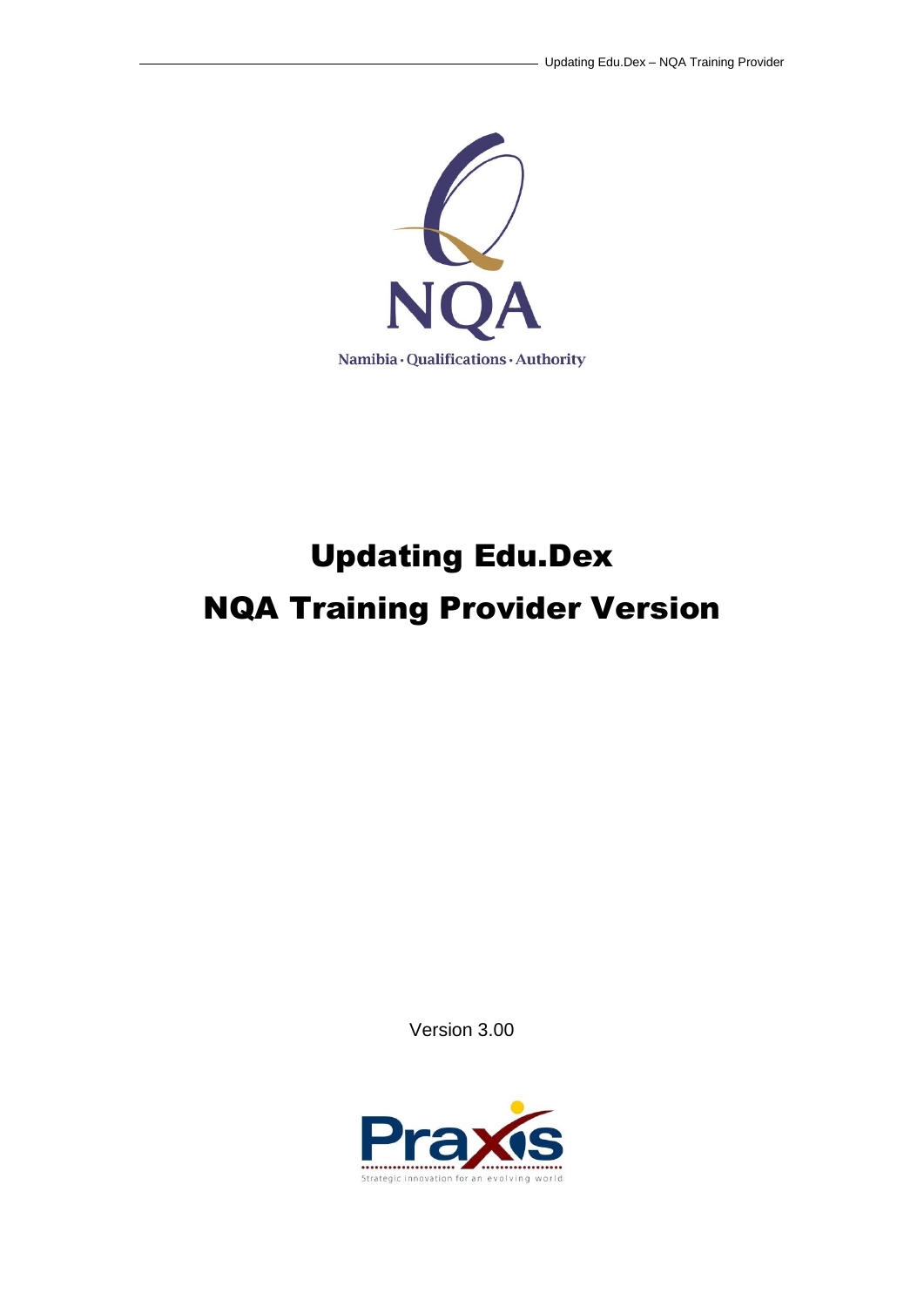## **Table of contents**

| 3 Where to find the Edu.Dex SAQA lookup codes2 |  |
|------------------------------------------------|--|
| 4 How to update the Edu.Dex SAQA lookup codes  |  |

#### <span id="page-1-0"></span>**1 Introduction**

This document provides a step by step approach to the updating of the Edu.Dex data validation utility lookup codes as supplied by the NQA.

#### <span id="page-1-1"></span>**2 What are the Edu.Dex NQA lookup codes**

The Edu.Dex data validation utility validates your data against lookup codes (for example gender codes, disability codes etc), qualification identifiers and unit standard identifiers as stored in the NQFIMS database. Lookup codes, qualification identifiers and unit standard identifiers are dynamic data features of the NQFIMS database, the Edu.Dex data validation utility must therefore be updated on a regular basis to ensure that your data is validated against the most current data values.

Please note that it is the responsibility of the Training Provider to update the Edu.Dex lookup codes, qualification identifiers and unit standard identifiers prior to testing a data submission that will be sent to the NQA.

#### <span id="page-1-2"></span>**3 Where to find the Edu.Dex NQA lookup codes**

The Edu.Dex NQA lookup codes are available on the NQA web site at [http://nqfimsinfo.namqa.org.](http://nqfimsinfo.namqa.org/)

### <span id="page-1-3"></span>**4 How to update the Edu.Dex NQA lookup codes**

- 1. Go to the NQA NQFIMS Information website at [http://nqfimsinfo.namqa.org](http://nqfimsinfo.namqa.org/) and download the Edu.Dex NQA lookup codes file (file name: Edu.Dex.Update.zip).
- 2. Copy the **Edu.Dex.Update.zip** update file into the [Installation directory]\Edu.Dex\Updates\ path. (See Screen 4.2.1).



Screen 4.2.1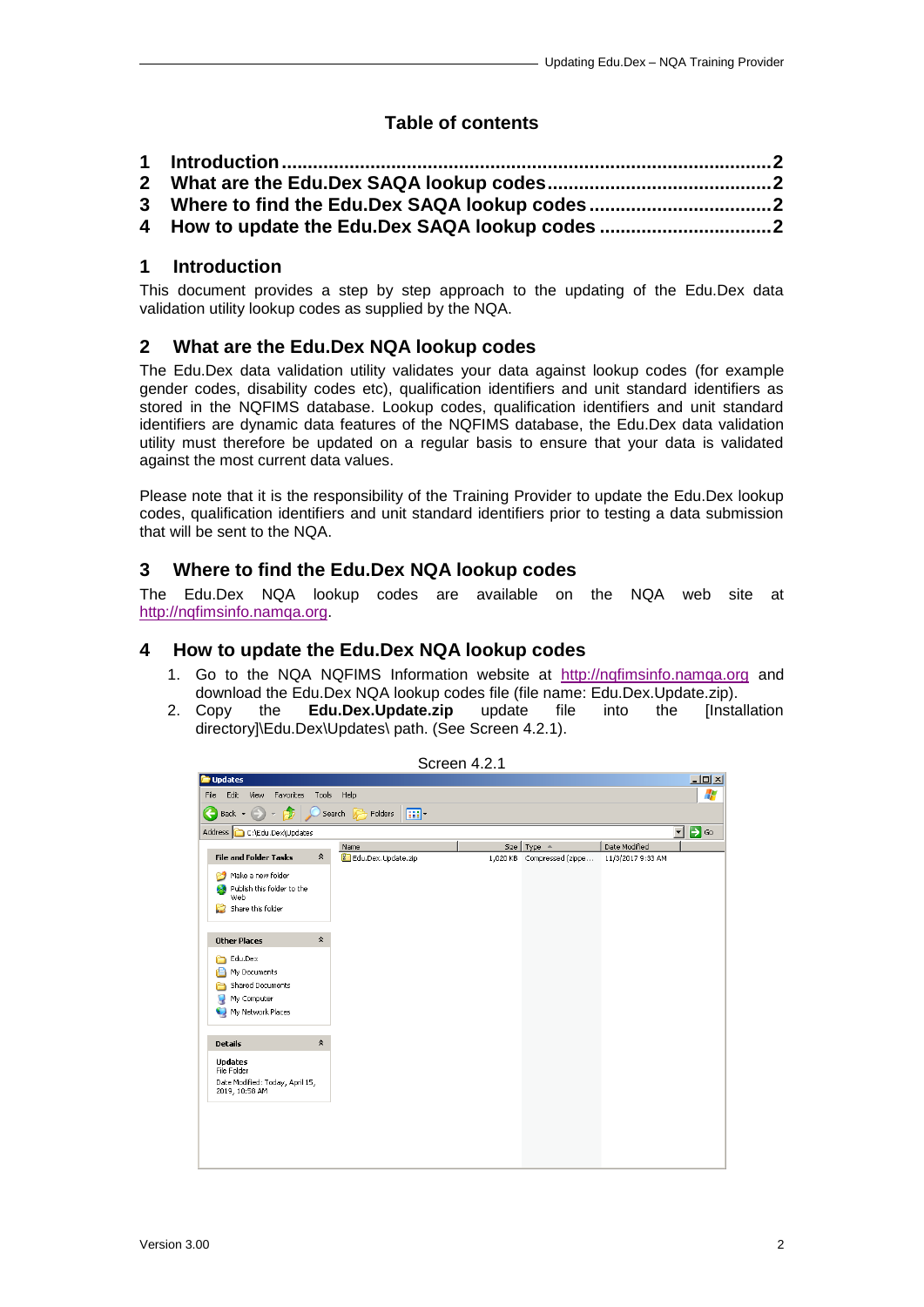3. Start the Edu.Dex data validation utility (if Edu.Dex was open when you started then just close the application and start the application again). Login with your login and password. Edu.Dex will notify you that an update has been found (see Screen 4.3.1).



4. Click the **Yes** button to install the update. The system update screen will be displayed and the progress of the validation of the system update will start (see Screen 4.4.1).

| Validate submission View Administration Help Exit |                                    |                          |  |  |
|---------------------------------------------------|------------------------------------|--------------------------|--|--|
| System update                                     |                                    | $   x$ $-$               |  |  |
| Data supplier: System update                      |                                    |                          |  |  |
| Updote date: 04 April 2008                        |                                    |                          |  |  |
| Load data: <b>NNNNNNNNNNNN</b>                    |                                    |                          |  |  |
| File layout validation: [                         |                                    |                          |  |  |
| Content validation:                               |                                    |                          |  |  |
| Business rule validation: [                       |                                    |                          |  |  |
| Update system tables:                             |                                    |                          |  |  |
| -Update files:-                                   |                                    |                          |  |  |
| Character Translation                             | System update type 1               | â                        |  |  |
| System update type 2                              | System update type 3               |                          |  |  |
| System update type 4                              | $\Box$ System update type 5        |                          |  |  |
| System update type 6                              | E System update type 7             |                          |  |  |
| System update type 8                              | <b>▼</b> SAGA Code                 |                          |  |  |
| <b>F</b> SAGAETOA                                 | ■ SAGA Quelification               |                          |  |  |
| <b>V</b> SAGA UniStandard                         | E SAQA deleted duplicate provider. |                          |  |  |
| E SAGALeproprohip                                 | E SAGANGE Learnership              | $\overline{\phantom{0}}$ |  |  |
|                                                   |                                    |                          |  |  |
| Working on SAQAQualV2080402.dat file.             |                                    |                          |  |  |
|                                                   |                                    |                          |  |  |
|                                                   |                                    |                          |  |  |
|                                                   |                                    |                          |  |  |
|                                                   |                                    |                          |  |  |
|                                                   |                                    |                          |  |  |
|                                                   |                                    |                          |  |  |
|                                                   |                                    |                          |  |  |
|                                                   |                                    |                          |  |  |
|                                                   |                                    |                          |  |  |

5. Edu.Dex will display a message to confirm that the system tables in Edu.Dex have been updated successfully (see Screen 4.5.1). Click on **OK** to continue.



Edu.Dex will display a further message to confirm that the complete update has been successfully implemented (see Screen 4.5.2). Click on **OK** to continue.

Screen 4.4.1